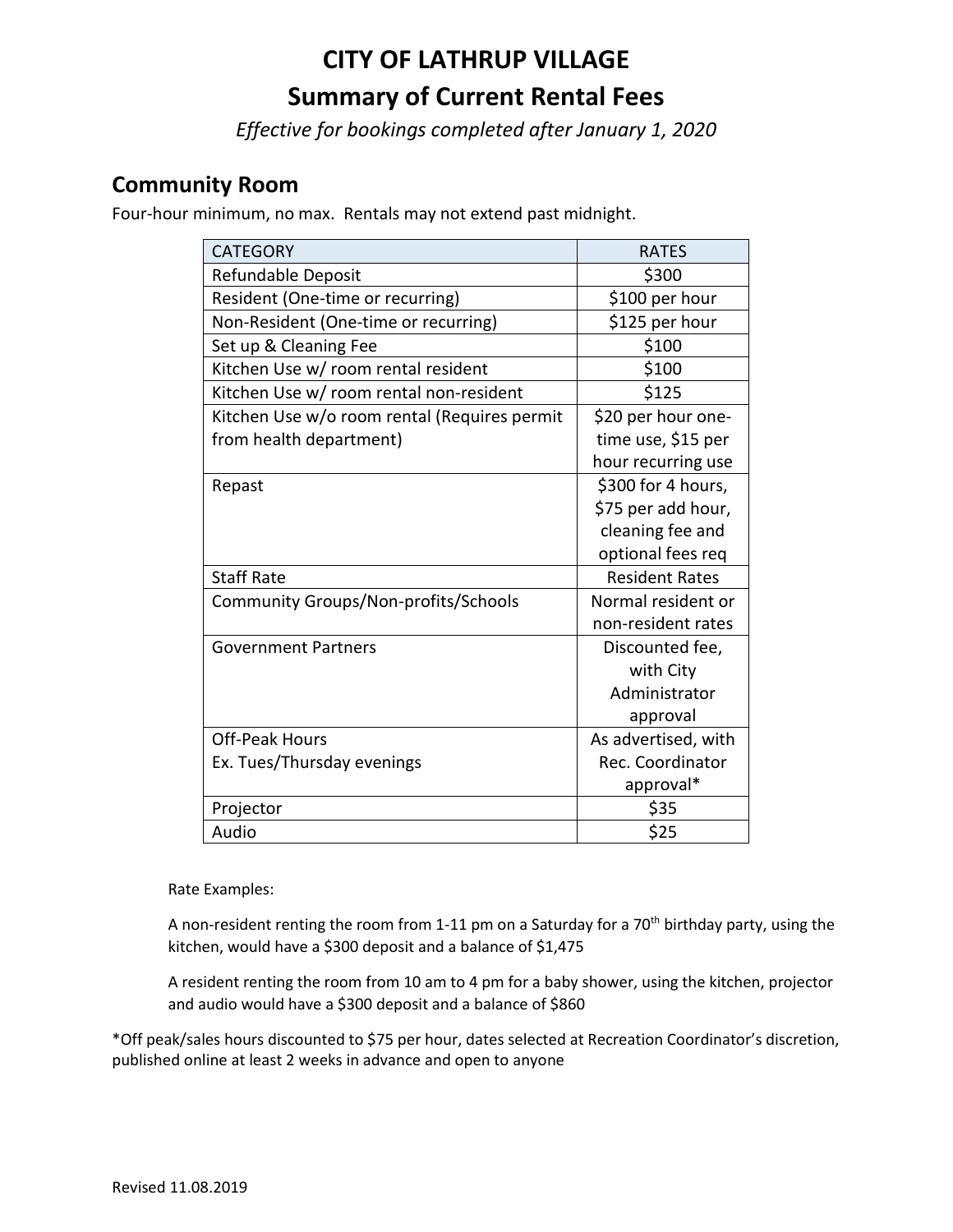# **Meeting Place**

No minimum, no maximum time.

| <b>CATEGORY</b>         | <b>RATES</b>  |
|-------------------------|---------------|
| Resident                | \$20 per hour |
| Non-Resident            | \$25 per hour |
| Recurring-Resident      | \$15 per hour |
| Recurring- Non-Resident | \$20 per hour |
| Set Up & Cleaning Fee   | \$30 Flat Fee |

## **Conference Room**

| <b>CATEGORY</b>                      | <b>RATES</b>  |
|--------------------------------------|---------------|
| Resident (One-time or recurring)     | \$5 per hour  |
| Non-Resident (One-time or recurring) | \$10 per hour |

#### **Council Chambers**

| <b>CATEGORY</b>                      | <b>RATES</b>  |
|--------------------------------------|---------------|
| Resident (One-time or recurring)     | \$5 per hour  |
| Non-Resident (One-time or recurring) | \$10 per hour |
| Set Up & Cleaning Fee                | \$30 Flat Fee |

# **Dance Studio**

| <b>CATEGORY</b>        | <b>RATES</b>  |
|------------------------|---------------|
| Resident               | \$25 per hour |
| Non-Resident           | \$30 per hour |
| Recurring-Resident     | \$15 per hour |
| Recurring-Non-Resident | \$20 per hour |

#### **Fitness Room**

| <b>CATEGORY</b>                      | <b>RATES</b>  |
|--------------------------------------|---------------|
| Resident (One-time or recurring)     | \$15 per hour |
| Non-Resident (One-time or recurring) | \$20 per hour |